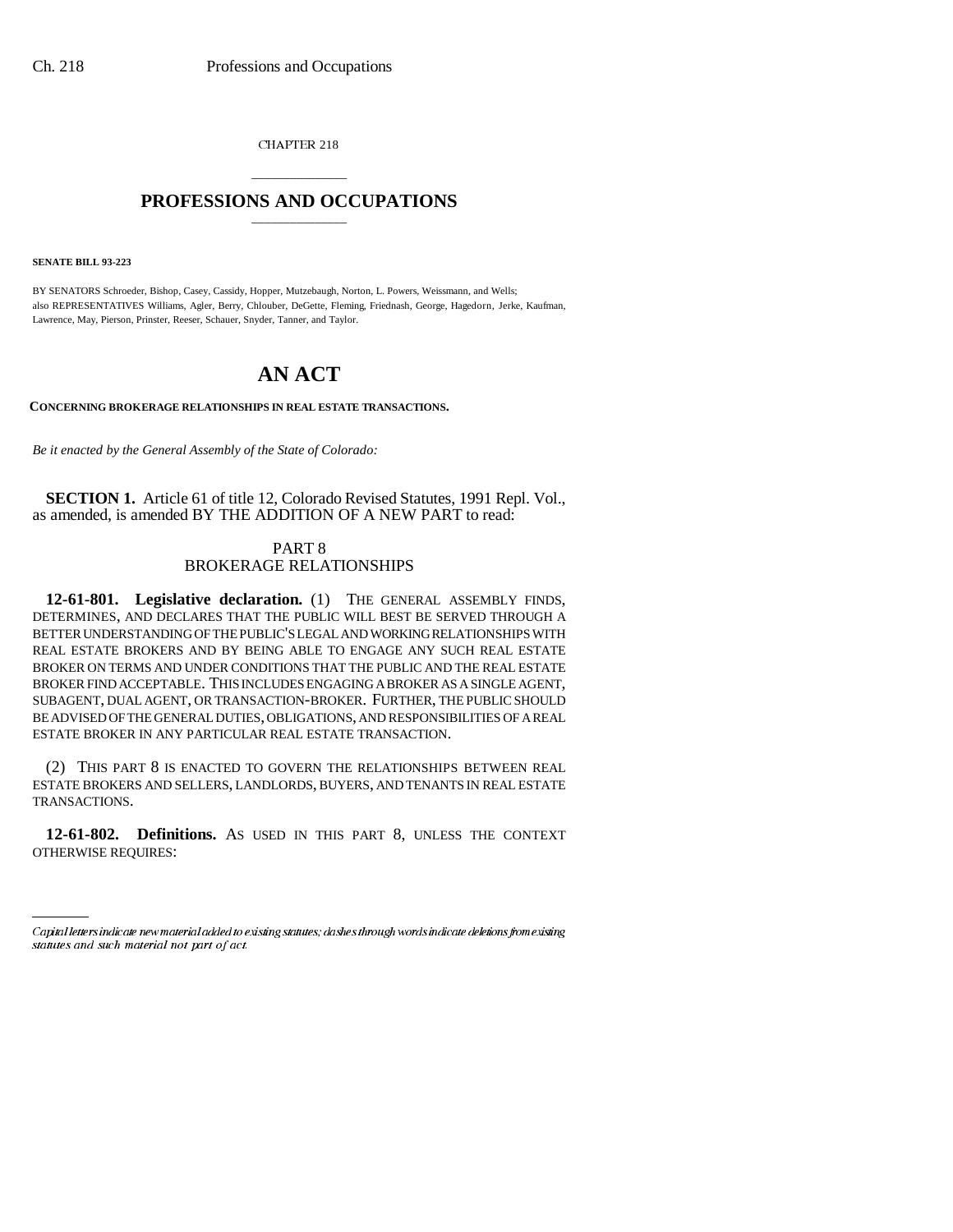(1) "BROKER" SHALL HAVE THE SAME MEANING AS SET FORTH IN SUBSECTION (2) OR (3) OF SECTION 12-61-101, EXCEPT AS OTHERWISE SPECIFIED IN THIS PART 8. FOR PURPOSES OF THIS PART 8, "BROKER" MAY INCLUDE A "SALESPERSON" AS DEFINED IN SECTION 12-61-101 (3).

(2) "DUAL AGENT" MEANS A BROKER WHO, WITH THE WRITTEN INFORMED CONSENT OF ALL PARTIES TO A CONTEMPLATED REAL ESTATE TRANSACTION, IS ENGAGED AS A LIMITED AGENT FOR BOTH THE SELLER AND BUYER OR BOTH THE LANDLORD AND TENANT.

(3) "LIMITED AGENT" MEANS AN AGENT WHOSE DUTIES AND OBLIGATIONS TO A PRINCIPAL ARE ONLY THOSE SET FORTH IN SECTION 12-61-804, 12-61-805, OR 12-61-806, WITH ANY ADDITIONAL DUTIES AND OBLIGATIONS AGREED TO PURSUANT TO SECTION 12-61-803 (5).

(4) "SINGLE AGENT" MEANS A BROKER WHO IS ENGAGED BY AND REPRESENTS ONLY ONE PARTY IN A REAL ESTATE TRANSACTION. A SINGLE AGENT INCLUDES THE FOLLOWING:

(a) "BUYER'S AGENT", WHICH MEANS A BROKER WHO IS ENGAGED BY AND REPRESENTS THE BUYER IN A REAL ESTATE TRANSACTION;

(b) "LANDLORD'S AGENT", WHICH MEANS A BROKER WHO IS ENGAGED BY AND REPRESENTS THE LANDLORD IN A LEASING TRANSACTION;

(c) "SELLER'S AGENT", WHICH MEANS A BROKER WHO IS ENGAGED BY AND REPRESENTS THE SELLER IN A REAL ESTATE TRANSACTION; AND

(d) "TENANT'S AGENT", WHICH MEANS A BROKER WHO IS ENGAGED BY AND REPRESENTS THE TENANT IN A LEASING TRANSACTION.

(5) "SUBAGENT" MEANS A BROKER ENGAGED TO ACT FOR ANOTHER BROKER IN PERFORMING BROKERAGE TASKS FOR A PRINCIPAL. THE SUBAGENT OWES THE SAME OBLIGATIONS AND RESPONSIBILITIES TO THE PRINCIPAL AS DOES THE PRINCIPAL'S BROKER.

(6) "TRANSACTION-BROKER" MEANS A BROKER WHO ASSISTS ONE OR MORE PARTIES THROUGHOUT A CONTEMPLATED REAL ESTATE TRANSACTION WITH COMMUNICATION, INTERPOSITION, ADVISEMENT, NEGOTIATION, CONTRACT TERMS, AND THE CLOSING OF SUCH REAL ESTATE TRANSACTION WITHOUT BEING AN AGENT OR ADVOCATE FOR THE INTERESTS OF ANY PARTY TO SUCH TRANSACTION. UPON AGREEMENT IN WRITING PURSUANT TO SECTION 12-61-803 (2) (a) OR A WRITTEN DISCLOSURE PURSUANT TO SECTION 12-61-808(2) (d), A TRANSACTION-BROKER MAY BECOME A SINGLE AGENT, SUBAGENT, OR DUAL AGENT.

**12-61-803. Relationships between brokers and the public.** (1) WHEN ENGAGED IN ANY OF THE ACTIVITIES ENUMERATED IN SECTION 12-61-101 (2) OR (3), A BROKER MAY ACT IN ANY TRANSACTION AS A SINGLE AGENT, SUBAGENT, DUAL AGENT, OR TRANSACTION-BROKER. THE BROKER'S GENERAL DUTIES AND OBLIGATIONS ARISING FROM THAT RELATIONSHIP SHALL BE DISCLOSED TO THE SELLER AND THE BUYER OR TO THE LANDLORD AND THE TENANT PURSUANT TO SECTION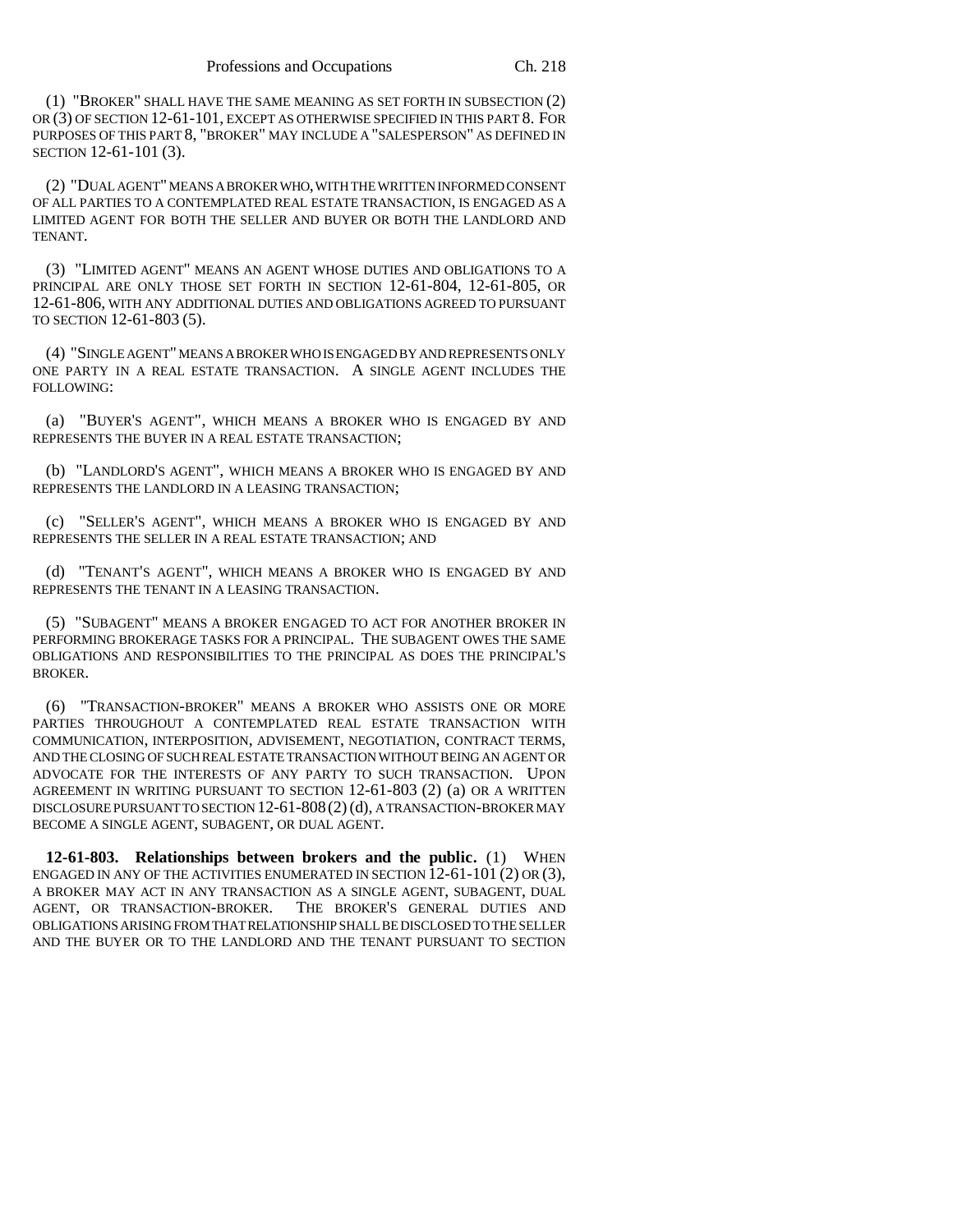12-61-808.

(2) A BROKER SHALL BE CONSIDERED A TRANSACTION-BROKER UNLESS:

(a) A SINGLE AGENCY OR DUAL AGENCY RELATIONSHIP IS ESTABLISHED THROUGH A WRITTEN AGREEMENT BETWEEN THE BROKER AND THE PARTY OR PARTIES TO BE REPRESENTED BY SUCH BROKER; OR

(b) A BROKER WORKS WITH A BUYER OR TENANT AS A SUBAGENT OF THE SELLER OR LANDLORD BY EXPRESSLY AGREEING WITH THE SELLER OR LANDLORD TO SERVE AS A SUBAGENT OR BY IMPLIEDLY AGREEING TO SERVE AS A SUBAGENT BY ACTING UPON AND THEREBY ACCEPTING AN OFFER OF SUBAGENCY.

(3) A BROKER MAY WORK WITH A SINGLE PARTY IN SEPARATE TRANSACTIONS PURSUANT TO DIFFERENT RELATIONSHIPS INCLUDING BUT NOT LIMITED TO SELLING ONE PROPERTY AS A SELLER'S AGENT AND WORKING WITH THAT SELLER IN BUYING ANOTHER PROPERTY AS A TRANSACTION-BROKER, BUYER'S AGENT, OR SUBAGENT, IF THE BROKER COMPLIES WITH THIS PART 8 IN ESTABLISHING THE RELATIONSHIPS FOR EACH TRANSACTION.

(4) A BROKER OR SALESPERSON LICENSED PURSUANT TO PART 1 OF THIS ARTICLE, WHETHER ACTING AS A SINGLE AGENT, SUBAGENT, DUAL AGENT, OR TRANSACTION-BROKER, MAY COMPLETE STANDARD FORMS INCLUDING THOSE PROMULGATED BY THE COLORADO REAL ESTATE COMMISSION AND MAY ADVISE THE PARTIES AS TO EFFECTS THEREOF, IF THE BROKER OR SALESPERSON IS PERFORMING THE ACTIVITIES ENUMERATED OR REFERRED TO IN SUBSECTION (2) OR (3) OF SECTION 12-61-101 IN THE TRANSACTION IN WHICH THE FORMS ARE TO BE USED. IN ANY SUCH TRANSACTION, THE BROKER SHALL ADVISE THE PARTIES THAT THE FORMS HAVE IMPORTANT LEGAL CONSEQUENCES AND THAT THE PARTIES SHOULD CONSULT LEGAL COUNSEL BEFORE SIGNING SUCH FORMS.

(5) NOTHING CONTAINED IN THIS SECTION SHALL PROHIBIT THE PUBLIC FROM ENTERING INTO WRITTEN CONTRACTS WITH ANY BROKER WHICH CONTAIN DUTIES, OBLIGATIONS, OR RESPONSIBILITIES WHICH ARE IN ADDITION TO THOSE SPECIFIED IN THIS PART 8.

**12-61-804. Single agent engaged by seller or landlord.** (1) A BROKER ENGAGED BY A SELLER OR LANDLORD TO ACT AS A SELLER'S AGENT OR A LANDLORD'S AGENT IS A LIMITED AGENT WITH THE FOLLOWING DUTIES AND OBLIGATIONS:

(a) TO PERFORM THE TERMS OF THE WRITTEN AGREEMENT MADE WITH THE SELLER OR LANDLORD;

(b) TO EXERCISE REASONABLE SKILL AND CARE FOR THE SELLER OR LANDLORD;

(c) TO PROMOTE THE INTERESTS OF THE SELLER OR LANDLORD WITH THE UTMOST GOOD FAITH, LOYALTY, AND FIDELITY, INCLUDING, BUT NOT LIMITED TO:

(I) SEEKING A PRICE AND TERMS WHICH ARE ACCEPTABLE TO THE SELLER OR LANDLORD; EXCEPT THAT THE BROKER SHALL NOT BE OBLIGATED TO SEEK ADDITIONAL OFFERS TO PURCHASE THE PROPERTY WHILE THE PROPERTY IS SUBJECT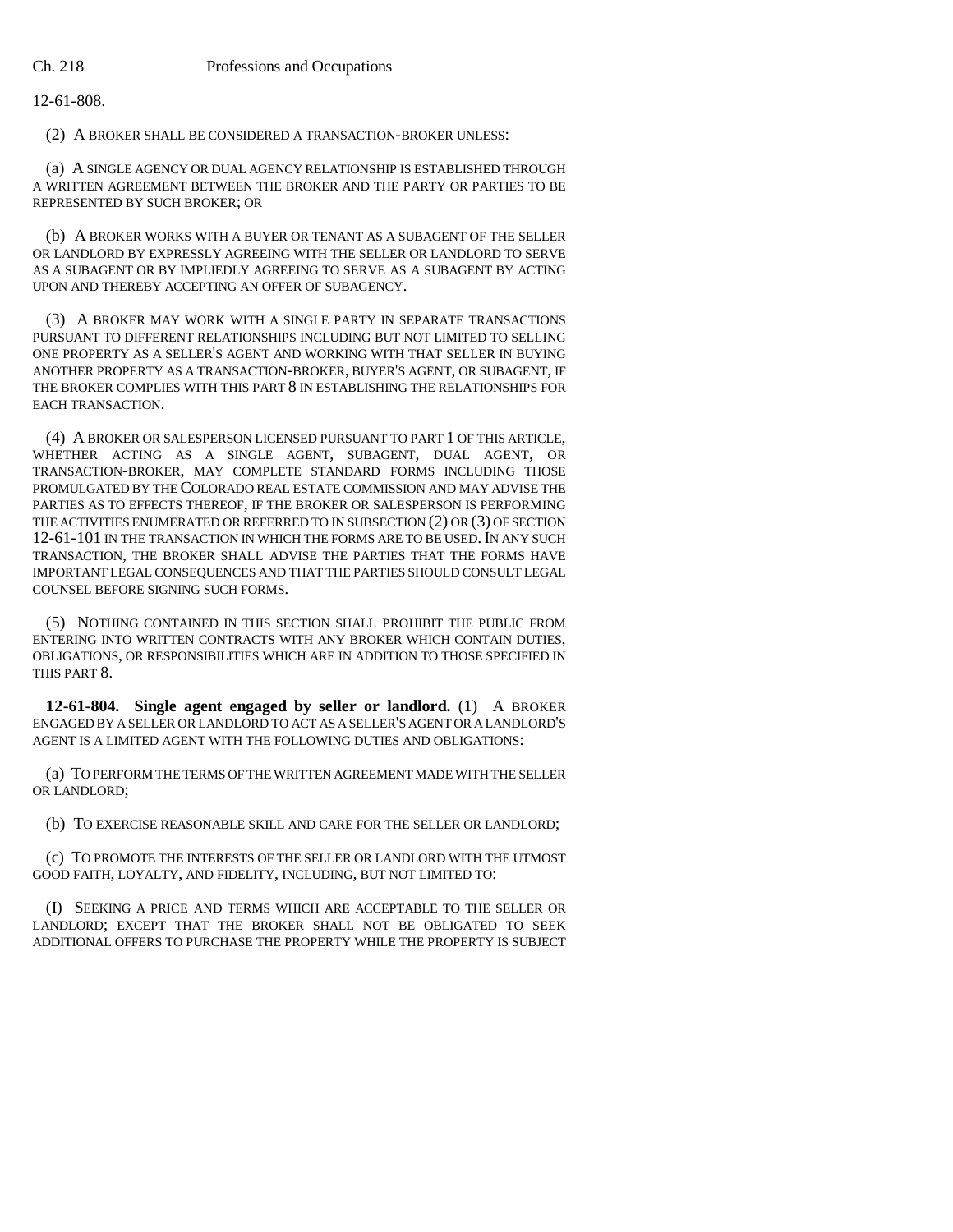TO A CONTRACT FOR SALE OR TO SEEK ADDITIONAL OFFERS TO LEASE THE PROPERTY WHILE THE PROPERTY IS SUBJECT TO A LEASE OR LETTER OF INTENT TO LEASE;

(II) PRESENTING ALL OFFERS TO AND FROM THE SELLER OR LANDLORD IN A TIMELY MANNER REGARDLESS OF WHETHER THE PROPERTY IS SUBJECT TO A CONTRACT FOR SALE OR A LEASE OR LETTER OF INTENT TO LEASE;

(III) DISCLOSING TO THE SELLER OR LANDLORD ADVERSE MATERIAL FACTS ACTUALLY KNOWN BY THE BROKER;

(IV) COUNSELING THE SELLER OR LANDLORD AS TO ANY MATERIAL BENEFITS OR RISKS OF A TRANSACTION WHICH ARE ACTUALLY KNOWN BY THE BROKER;

(V) ADVISING THE SELLER OR LANDLORD TO OBTAIN EXPERT ADVICE AS TO MATERIAL MATTERS ABOUT WHICH THE BROKER KNOWS BUT THE SPECIFICS OF WHICH ARE BEYOND THE EXPERTISE OF SUCH BROKER;

(VI) ACCOUNTING IN A TIMELY MANNER FOR ALL MONEY AND PROPERTY RECEIVED; AND

(VII) INFORMING THE SELLER OR LANDLORD THAT SUCH SELLER OR LANDLORD MAY BE VICARIOUSLY LIABLE FOR THE ACTS OF SUCH SELLER'S OR LANDLORD'S AGENT OR ANY SUBAGENT WHEN THE BROKER IS ACTING WITHIN THE SCOPE OF THE AGENCY RELATIONSHIP.

(d) TO COMPLY WITH ALL REQUIREMENTS OF THIS ARTICLE AND ANY RULES PROMULGATED PURSUANT TO THIS ARTICLE; AND

(e) TO COMPLY WITH ANY APPLICABLE FEDERAL, STATE, OR LOCAL LAWS, RULES, REGULATIONS, OR ORDINANCES INCLUDING FAIR HOUSING AND CIVIL RIGHTS STATUTES OR REGULATIONS.

(2) THE FOLLOWING INFORMATION SHALL NOT BE DISCLOSED BY A BROKER ACTING AS A SELLER'S OR LANDLORD'S AGENT WITHOUT THE INFORMED CONSENT OF THE SELLER OR LANDLORD:

(a) THAT A SELLER OR LANDLORD IS WILLING TO ACCEPT LESS THAN THE ASKING PRICE OR LEASE RATE FOR THE PROPERTY;

(b) WHAT THE MOTIVATING FACTORS ARE FOR THE PARTY SELLING OR LEASING THE PROPERTY;

(c) THAT THE SELLER OR LANDLORD WILL AGREE TO FINANCING TERMS OTHER THAN THOSE OFFERED;

(d) ANY MATERIAL INFORMATION ABOUT THE SELLER OR LANDLORD UNLESS DISCLOSURE IS REQUIRED BY LAW OR FAILURE TO DISCLOSE SUCH INFORMATION WOULD CONSTITUTE FRAUD OR DISHONEST DEALING; OR

(e) ANY FACTS OR SUSPICIONS REGARDING CIRCUMSTANCES WHICH MAY PSYCHOLOGICALLY IMPACT OR STIGMATIZE ANY REAL PROPERTY PURSUANT TO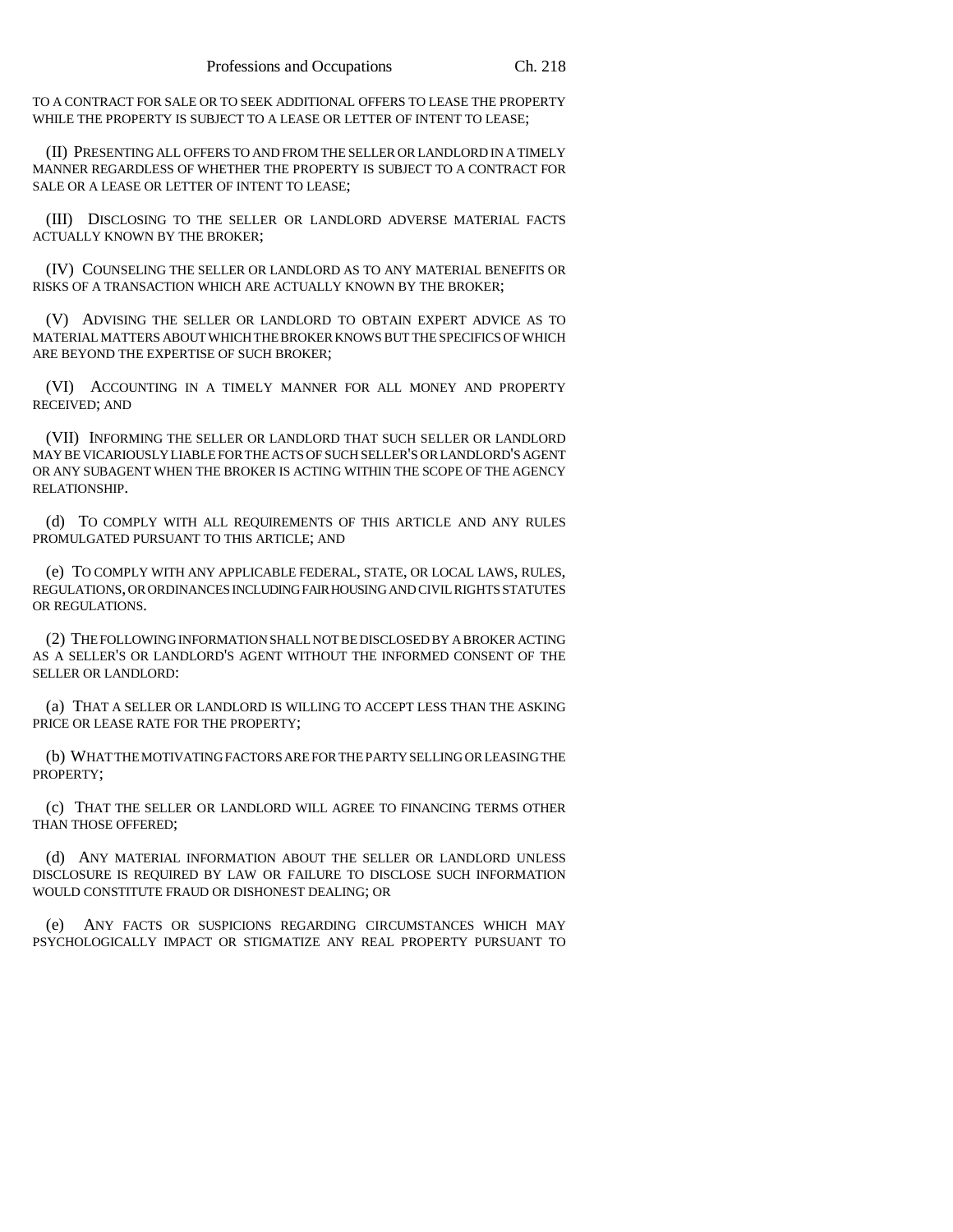SECTION 38-35.5-101, C.R.S.

(3) (a) A BROKER ACTING AS A SELLER'S OR LANDLORD'S AGENT OWES NO DUTY OR OBLIGATION TO THE BUYER OR TENANT; EXCEPT THAT A BROKER SHALL, SUBJECT TO THE LIMITATIONS OF SECTION 38-35.5-101,C.R.S., CONCERNING PSYCHOLOGICALLY IMPACTED PROPERTY, DISCLOSE TO ANY PROSPECTIVE BUYER OR TENANT ALL ADVERSE MATERIAL FACTS ACTUALLY KNOWN BY SUCH BROKER. SUCH ADVERSE MATERIAL FACTS MAY INCLUDE BUT SHALL NOT BE LIMITED TO ADVERSE MATERIAL FACTS PERTAINING TO THE TITLE AND THE PHYSICAL CONDITION OF THE PROPERTY, ANY MATERIAL DEFECTS IN THE PROPERTY, AND ANY ENVIRONMENTAL HAZARDS AFFECTING THE PROPERTY WHICH ARE REQUIRED BY LAW TO BE DISCLOSED.

(b) A SELLER'S OR LANDLORD'S AGENT OWES NO DUTY TO CONDUCT AN INDEPENDENT INSPECTION OF THE PROPERTY FOR THE BENEFIT OF THE BUYER OR TENANT AND OWES NO DUTY TO INDEPENDENTLY VERIFY THE ACCURACY OR COMPLETENESS OF ANY STATEMENT MADE BY SUCH SELLER OR LANDLORD OR ANY INDEPENDENT INSPECTOR.

(4) A SELLER'S OR LANDLORD'S AGENT MAY SHOW ALTERNATIVE PROPERTIES NOT OWNED BY SUCH SELLER OR LANDLORD TO PROSPECTIVE BUYERS OR TENANTS AND MAY LIST COMPETING PROPERTIES FOR SALE OR LEASE AND NOT BE DEEMED TO HAVE BREACHED ANY DUTY OR OBLIGATION TO SUCH SELLER OR LANDLORD.

(5) (a) A SELLER OR LANDLORD MAY AGREE IN WRITING WITH A SELLER'S OR LANDLORD'S AGENT THAT OTHER BROKERS MAY BE RETAINED AND COMPENSATED AS SUBAGENTS.

(b) ANY BROKER ACTING AS A SUBAGENT ON THE SELLER'S OR LANDLORD'S BEHALF SHALL BE A LIMITED AGENT WITH THE OBLIGATIONS AND RESPONSIBILITIES SET FORTH IN SUBSECTIONS  $(1)$ ,  $(2)$ ,  $(3)$ , AND  $(4)$  OF THIS SECTION.

**12-61-805. Single agent engaged by buyer or tenant.** (1) A BROKER ENGAGED BY A BUYER OR TENANT TO ACT AS A BUYER'S OR TENANT'S AGENT SHALL BE A LIMITED AGENT WITH THE FOLLOWING DUTIES AND OBLIGATIONS:

(a) TO PERFORM THE TERMS OF THE WRITTEN AGREEMENT MADE WITH THE BUYER OR TENANT;

(b) TO EXERCISE REASONABLE SKILL AND CARE FOR THE BUYER OR TENANT;

(c) TO PROMOTE THE INTERESTS OF THE BUYER OR TENANT WITH THE UTMOST GOOD FAITH, LOYALTY, AND FIDELITY, INCLUDING, BUT NOT LIMITED TO:

(I) SEEKING A PRICE AND TERMS WHICH ARE ACCEPTABLE TO THE BUYER OR TENANT; EXCEPT THAT THE BROKER SHALL NOT BE OBLIGATED TO SEEK OTHER PROPERTIES WHILE THE BUYER IS A PARTY TO A CONTRACT TO PURCHASE PROPERTY OR WHILE THE TENANT IS A PARTY TO A LEASE OR LETTER OF INTENT TO LEASE;

(II) PRESENTING ALL OFFERS TO AND FROM THE BUYER OR TENANT IN A TIMELY MANNER REGARDLESS OF WHETHER THE BUYER IS ALREADY A PARTY TO A CONTRACT TO PURCHASE PROPERTY OR THE TENANT IS ALREADY A PARTY TO A CONTRACT OR A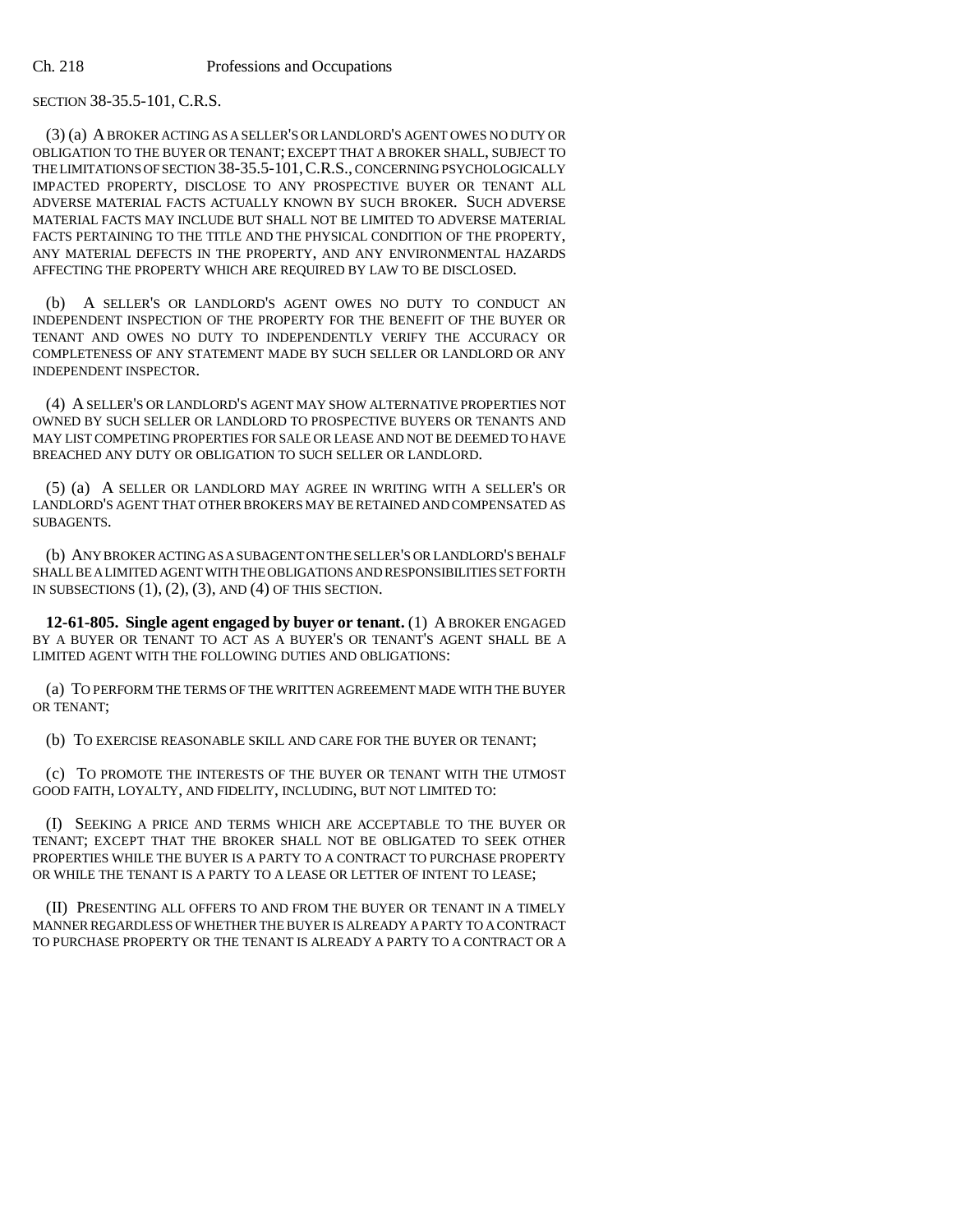LETTER OF INTENT TO LEASE;

(III) DISCLOSING TO THE BUYER OR TENANT ADVERSE MATERIAL FACTS ACTUALLY KNOWN BY THE BROKER;

(IV) COUNSELING THE BUYER OR TENANT AS TO ANY MATERIAL BENEFITS OR RISKS OF A TRANSACTION WHICH ARE ACTUALLY KNOWN BY THE BROKER;

(V) ADVISING THE BUYER OR TENANT TO OBTAIN EXPERT ADVICE AS TO MATERIAL MATTERS ABOUT WHICH THE BROKER KNOWS BUT THE SPECIFICS OF WHICH ARE BEYOND THE EXPERTISE OF SUCH BROKER;

(VI) ACCOUNTING IN A TIMELY MANNER FOR ALL MONEY AND PROPERTY RECEIVED; AND

(VII) INFORMING THE BUYER OR TENANT THAT SUCH BUYER OR TENANT MAY BE VICARIOUSLY LIABLE FOR THE ACTS OF SUCH BUYER'S OR TENANT'S AGENT WHEN SUCH AGENT IS ACTING WITHIN THE SCOPE OF THE AGENCY RELATIONSHIP;

(d) TO COMPLY WITH ALL REQUIREMENTS OF THIS ARTICLE AND ANY RULES PROMULGATED PURSUANT TO THIS ARTICLE; AND

(e) TO COMPLY WITH ANY APPLICABLE FEDERAL, STATE, OR LOCAL LAWS, RULES, REGULATIONS, OR ORDINANCES INCLUDING FAIR HOUSING AND CIVIL RIGHTS STATUTES OR REGULATIONS.

(2) THE FOLLOWING INFORMATION SHALL NOT BE DISCLOSED BY A BROKER ACTING AS A BUYER'S OR TENANT'S AGENT WITHOUT THE INFORMED CONSENT OF THE BUYER OR TENANT:

(a) THAT A BUYER OR TENANT IS WILLING TO PAY MORE THAN THE PURCHASE PRICE OR LEASE RATE FOR THE PROPERTY;

(b) WHAT THE MOTIVATING FACTORS ARE FOR THE PARTY BUYING OR LEASING THE PROPERTY;

(c) THAT THE BUYER OR TENANT WILL AGREE TO FINANCING TERMS OTHER THAN THOSE OFFERED;

(d) ANY MATERIAL INFORMATION ABOUT THE BUYER OR TENANT UNLESS DISCLOSURE IS REQUIRED BY LAW OR FAILURE TO DISCLOSE SUCH INFORMATION WOULD CONSTITUTE FRAUD OR DISHONEST DEALING; OR

(e) ANY FACTS OR SUSPICIONS REGARDING CIRCUMSTANCES WHICH WOULD PSYCHOLOGICALLY IMPACT OR STIGMATIZE ANY REAL PROPERTY PURSUANT TO SECTION 38-35.5-101, C.R.S.

(3) (a) A BROKER ACTING AS A BUYER'S OR TENANT'S AGENT OWES NO DUTY OR OBLIGATION TO THE SELLER OR LANDLORD; EXCEPT THAT SUCH BROKER SHALL DISCLOSE TO ANY PROSPECTIVE SELLER OR LANDLORD ALL ADVERSE MATERIAL FACTS ACTUALLY KNOWN BY THE BROKER INCLUDING BUT NOT LIMITED TO ADVERSE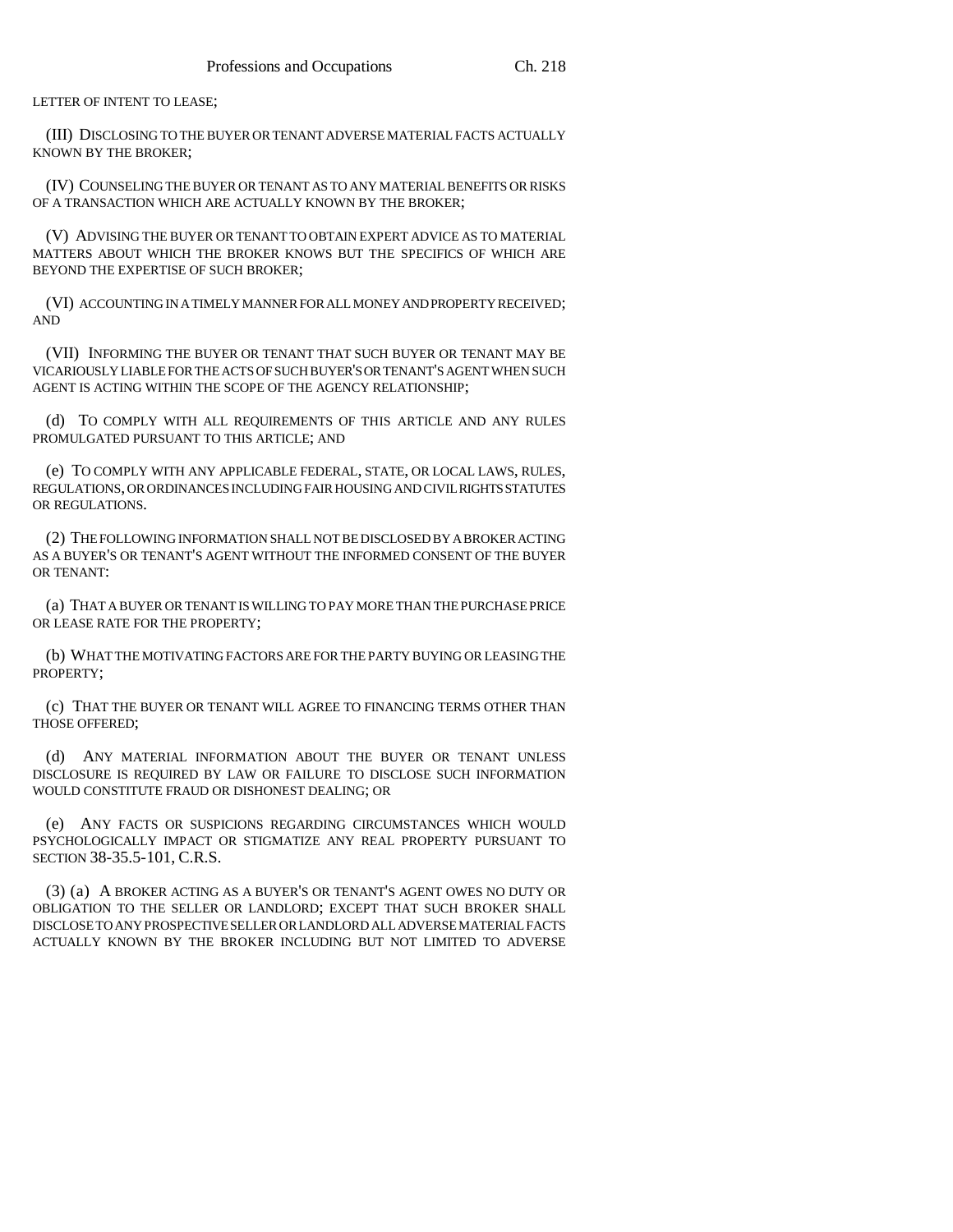### Ch. 218 Professions and Occupations

MATERIAL FACTS CONCERNING THE BUYER'S OR TENANT'S FINANCIAL ABILITY TO PERFORM THE TERMS OF THE TRANSACTION AND WHETHER THE BUYER INTENDS TO OCCUPY THE PROPERTY TO BE PURCHASED AS A PRINCIPAL RESIDENCE.

(b) A BUYER'S OR TENANT'S AGENT OWES NO DUTY TO CONDUCT AN INDEPENDENT INVESTIGATION OF THE BUYER'S OR TENANT'S FINANCIAL CONDITION FOR THE BENEFIT OF THE SELLER OR LANDLORD AND OWES NO DUTY TO INDEPENDENTLY VERIFY THE ACCURACY OR COMPLETENESS OF STATEMENTS MADE BY SUCH BUYER OR TENANT OR ANY INDEPENDENT INSPECTOR.

(4) A BUYER'S OR TENANT'S AGENT MAY SHOW PROPERTIES IN WHICH THE BUYER OR TENANT IS INTERESTED TO OTHER PROSPECTIVE BUYERS OR TENANTS WITHOUT BREACHING ANY DUTY OR OBLIGATION TO SUCH BUYER OR TENANT. NOTHING IN THIS SECTION SHALL BE CONSTRUED TO PROHIBIT A BUYER'S OR TENANT'S AGENT FROM SHOWING COMPETING BUYERS OR TENANTS THE SAME PROPERTY AND FROM ASSISTING COMPETING BUYERS OR TENANTS IN ATTEMPTING TO PURCHASE OR LEASE A PARTICULAR PROPERTY.

**12-61-806. Dual agent.** (1) A BROKER MAY ACT AS A DUAL AGENT ONLY WITH THE INFORMED CONSENT OF ALL PARTIES TO THE TRANSACTION. SUCH INFORMED CONSENT SHALL BE EVIDENCED BY A WRITTEN AGREEMENT PURSUANT TO SECTION 12-61-808 (2) (e). THE SELLER AND BUYER OR THE LANDLORD AND TENANT SHALL BE INFORMED THAT THEY MAY BOTH BE VICARIOUSLY LIABLE FOR THE ACTS OF THE DUAL AGENT WHEN SUCH AGENT IS ACTING WITHIN THE SCOPE OF THE DUAL AGENCY RELATIONSHIP.

(2) A DUAL AGENT SHALL BE A LIMITED AGENT FOR BOTH THE SELLER AND BUYER OR THE LANDLORD AND TENANT AND SHALL HAVE THE DUTIES AND OBLIGATIONS REQUIRED BY SECTIONS 12-61-804 AND 12-61-805 UNLESS OTHERWISE PROVIDED FOR IN THIS SECTION.

(3) EXCEPT AS PROVIDED FOR IN SUBSECTIONS (4) AND (5) OF THIS SECTION, A DUAL AGENT MAY DISCLOSE ANY INFORMATION TO ONE PARTY THAT SUCH AGENT GAINS FROM THE OTHER PARTY IF SUCH INFORMATION IS RELEVANT TO THE TRANSACTION OR PARTY.

(4) THE FOLLOWING INFORMATION SHALL NOT BE DISCLOSED BY A DUAL AGENT WITHOUT THE INFORMED WRITTEN CONSENT OF THE PARTIES TO THE PROPOSED TRANSACTION:

(a) THAT A BUYER OR TENANT IS WILLING TO PAY MORE THAN THE PURCHASE PRICE OR LEASE RATE OFFERED FOR THE PROPERTY;

(b) THAT A SELLER OR LANDLORD IS WILLING TO ACCEPT LESS THAN THE ASKING PRICE OR LEASE RATE FOR THE PROPERTY;

(c) WHAT THE MOTIVATING FACTORS ARE FOR ANY PARTY BUYING, SELLING, OR LEASING THE PROPERTY;

(d) THAT A SELLER, BUYER, LANDLORD, OR TENANT WILL AGREE TO FINANCING TERMS OTHER THAN THOSE OFFERED; AND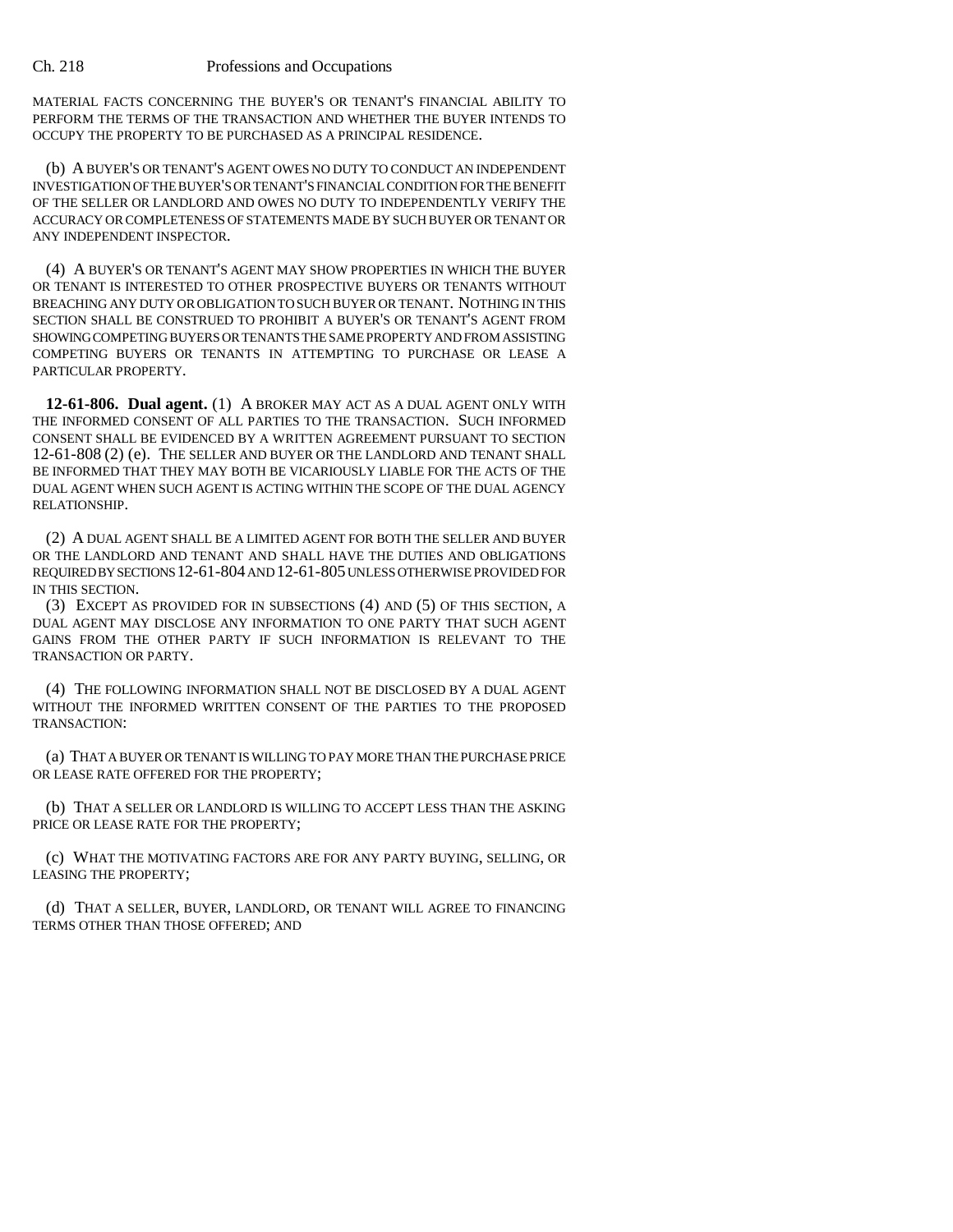(e) ANY FACTS OR SUSPICIONS REGARDING CIRCUMSTANCES WHICH MAY PSYCHOLOGICALLY IMPACT OR STIGMATIZE ANY REAL PROPERTY PURSUANT TO SECTION 38-35.5-101, C.R.S.

(5) (a) A DUAL AGENT SHALL NOT DISCLOSE TO ONE PARTY INFORMATION MADE CONFIDENTIAL BY STATUTE, REGULATION, OR INSTRUCTIONS FROM THE OTHER PARTY EXCEPT FOR INFORMATION REQUIRED TO BE DISCLOSED PURSUANT TO SECTIONS 12-61-804 (3) AND 12-61-805 (3).

(b) NO CAUSE OF ACTION BY ANY PERSON SHALL ARISE AGAINST A DUAL AGENT FOR MAKING ANY REQUIRED DISCLOSURE.

(c) A DUAL AGENT DOES NOT TERMINATE THE DUAL AGENCY RELATIONSHIP BY MAKING ANY REQUIRED DISCLOSURE.

(6) IN A DUAL AGENCY RELATIONSHIP THERE SHALL BE NO IMPUTATION OF KNOWLEDGE OR INFORMATION BETWEEN ANY PARTY AND THE DUAL AGENT OR AMONG PERSONS WITHIN AN ENTITY ENGAGED AS A DUAL AGENT.

**12-61-807. Transaction-broker.** (1) A BROKER ENGAGED AS A TRANSACTION-BROKER IS NOT AN AGENT FOR EITHER PARTY.

(2) A TRANSACTION-BROKER SHALL HAVE THE FOLLOWING OBLIGATIONS AND RESPONSIBILITIES:

(a) TO PERFORM THE TERMS OF ANY WRITTEN OR ORAL AGREEMENT MADE WITH ANY PARTY TO THE TRANSACTION;

(b) TO EXERCISE REASONABLE SKILL AND CARE AS A TRANSACTION-BROKER, INCLUDING, BUT NOT LIMITED TO:

(I) PRESENTING ALL OFFERS AND COUNTEROFFERS IN A TIMELY MANNER REGARDLESS OF WHETHER THE PROPERTY IS SUBJECT TO A CONTRACT FOR SALE OR LEASE OR LETTER OF INTENT;

(II) ADVISING THE PARTIES REGARDING THE TRANSACTION AND SUGGESTING THAT SUCH PARTIES OBTAIN EXPERT ADVICE AS TO MATERIAL MATTERS ABOUT WHICH THE TRANSACTION-BROKER KNOWS BUT THE SPECIFICS OF WHICH ARE BEYOND THE EXPERTISE OF SUCH BROKER;

(III) ACCOUNTING IN A TIMELY MANNER FOR ALL MONEY AND PROPERTY RECEIVED;

(IV) KEEPING THE PARTIES FULLY INFORMED REGARDING THE TRANSACTION;

(V) ASSISTING THE PARTIES IN COMPLYING WITH THE TERMS AND CONDITIONS OF ANY CONTRACT INCLUDING CLOSING THE TRANSACTION;

(VI) DISCLOSING TO ALL PROSPECTIVE BUYERS OR TENANTS ANY ADVERSE MATERIAL FACTS ACTUALLY KNOWN BY THE BROKER INCLUDING BUT NOT LIMITED TO ADVERSE MATERIAL FACTS PERTAINING TO THE TITLE, THE PHYSICAL CONDITION OF THE PROPERTY, ANY DEFECTS IN THE PROPERTY, AND ANY ENVIRONMENTAL HAZARDS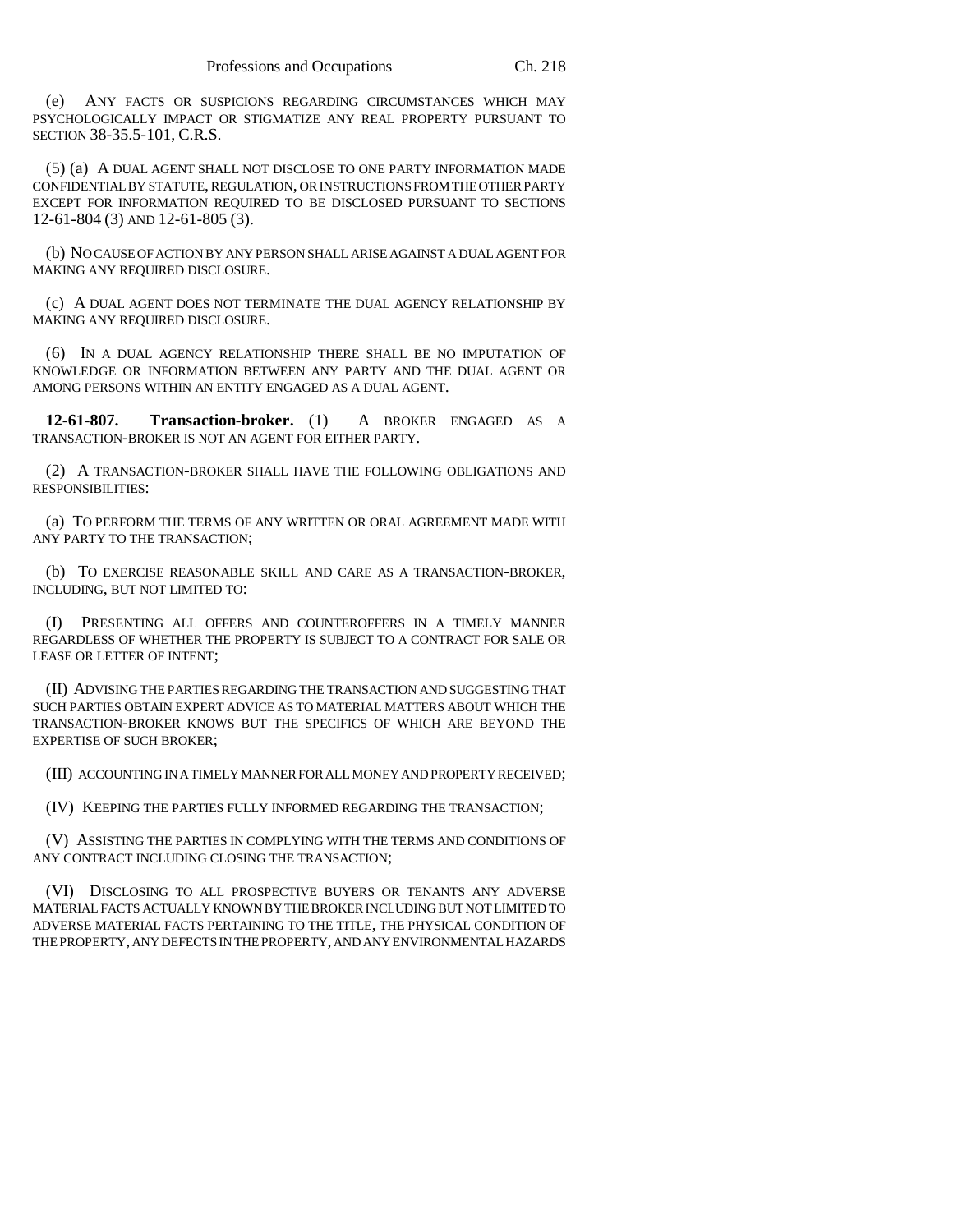AFFECTING THE PROPERTY REQUIRED BY LAW TO BE DISCLOSED;

(VII) DISCLOSING TO ANY PROSPECTIVE SELLER OR LANDLORD ALL ADVERSE MATERIAL FACTS ACTUALLY KNOWN BY THE BROKER INCLUDING BUT NOT LIMITED TO ADVERSE MATERIAL FACTS PERTAINING TO THE BUYER'S OR TENANT'S FINANCIAL ABILITY TO PERFORM THE TERMS OF THE TRANSACTION AND THE BUYER'S INTENT TO OCCUPY THE PROPERTY AS A PRINCIPAL RESIDENCE; AND

(VIII) INFORMING THE PARTIES THAT AS SELLER AND BUYER OR AS LANDLORD AND TENANT THEY SHALL NOT BE VICARIOUSLY LIABLE FOR ANY ACTS OF THE TRANSACTION-BROKER;

(c) TO COMPLY WITH ALL REQUIREMENTS OF THIS ARTICLE AND ANY RULES PROMULGATED PURSUANT TO THIS ARTICLE; AND

(d) TO COMPLY WITH ANY APPLICABLE FEDERAL, STATE, OR LOCAL LAWS, RULES, REGULATIONS, OR ORDINANCES INCLUDING FAIR HOUSING AND CIVIL RIGHTS STATUTES OR REGULATIONS.

(3) THE FOLLOWING INFORMATION SHALL NOT BE DISCLOSED BY A TRANSACTION-BROKER WITHOUT THE INFORMED CONSENT OF ALL PARTIES:

(a) THAT A BUYER OR TENANT IS WILLING TO PAY MORE THAN THE PURCHASE PRICE OR LEASE RATE OFFERED FOR THE PROPERTY;

(b) THAT A SELLER OR LANDLORD IS WILLING TO ACCEPT LESS THAN THE ASKING PRICE OR LEASE RATE FOR THE PROPERTY;

(c) WHAT THE MOTIVATING FACTORS ARE FOR ANY PARTY BUYING, SELLING, OR LEASING THE PROPERTY;

(d) THAT A SELLER, BUYER, LANDLORD, OR TENANT WILL AGREE TO FINANCING TERMS OTHER THAN THOSE OFFERED;

(e) ANY FACTS OR SUSPICIONS REGARDING CIRCUMSTANCES WHICH MAY PSYCHOLOGICALLY IMPACT OR STIGMATIZE ANY REAL PROPERTY PURSUANT TO SECTION 38-35.5-101, C.R.S.; OR

(f) ANY MATERIAL INFORMATION ABOUT THE OTHER PARTY UNLESS DISCLOSURE IS REQUIRED BY LAW OR FAILURE TO DISCLOSE SUCH INFORMATION WOULD CONSTITUTE FRAUD OR DISHONEST DEALING.

(4) A TRANSACTION-BROKER HAS NO DUTY TO CONDUCT AN INDEPENDENT INSPECTION OF THE PROPERTY FOR THE BENEFIT OF THE BUYER OR TENANT AND HAS NO DUTY TO INDEPENDENTLY VERIFY THE ACCURACY OR COMPLETENESS OF STATEMENTS MADE BY THE SELLER, LANDLORD, OR INDEPENDENT INSPECTORS.

(5) A TRANSACTION-BROKER HAS NO DUTY TO CONDUCT AN INDEPENDENT INVESTIGATION OF THE BUYER'S OR TENANT'S FINANCIAL CONDITION OR TO VERIFY THE ACCURACY OR COMPLETENESS OF ANY STATEMENT MADE BY THE BUYER OR TENANT.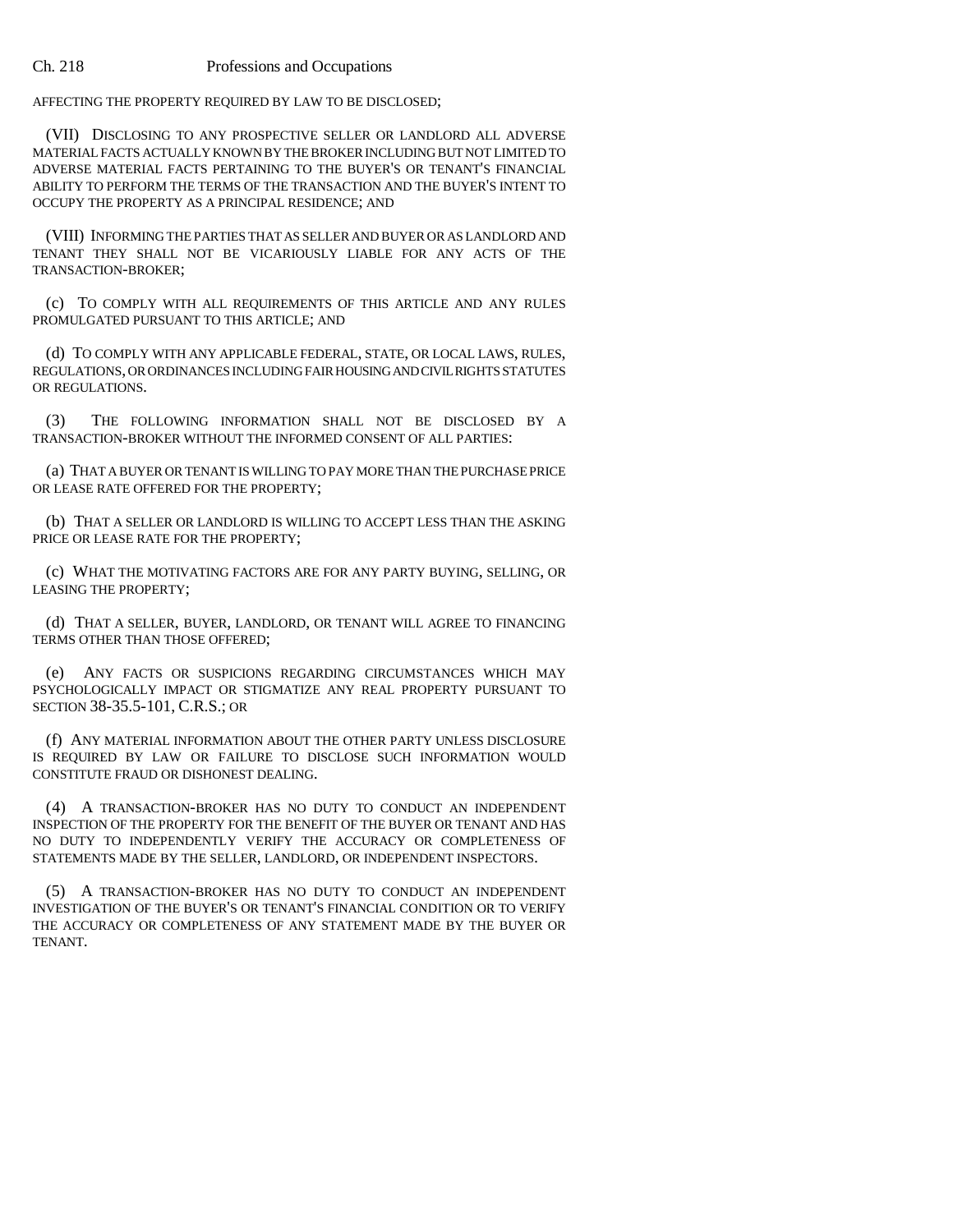(6) A TRANSACTION-BROKER MAY DO THE FOLLOWING WITHOUT BREACHING ANY OBLIGATION OR RESPONSIBILITY:

(a) SHOW ALTERNATIVE PROPERTIES NOT OWNED BY THE SELLER OR LANDLORD TO A PROSPECTIVE BUYER OR TENANT;

(b) LIST COMPETING PROPERTIES FOR SALE OR LEASE;

(c) SHOW PROPERTIES IN WHICH THE BUYER OR TENANT IS INTERESTED TO OTHER PROSPECTIVE BUYERS OR TENANTS; AND

(d) SERVE AS A SINGLE AGENT, SUBAGENT, OR DUAL AGENT FOR THE SAME OR FOR DIFFERENT PARTIES IN OTHER REAL ESTATE TRANSACTIONS.

(7) THERE SHALL BE NO IMPUTATION OF KNOWLEDGE OR INFORMATION BETWEEN ANY PARTY AND THE TRANSACTION-BROKER OR AMONG PERSONS WITHIN AN ENTITY ENGAGED AS A TRANSACTION-BROKER.

(8) A TRANSACTION-BROKER MAY COOPERATE WITH OTHER BROKERS BUT SHALL NOT ENGAGE ANY SUBAGENTS.

**12-61-808. Broker disclosures.** (1) (a) ANY PERSON, FIRM, PARTNERSHIP, LIMITED LIABILITY COMPANY, ASSOCIATION, OR CORPORATION ACTING AS A BROKER SHALL ADOPT A WRITTEN OFFICE POLICY WHICH IDENTIFIES AND DESCRIBES THE RELATIONSHIPS IN WHICH SUCH BROKER MAY ENGAGE WITH ANY SELLER, LANDLORD, BUYER, OR TENANT AS PART OF ANY REAL ESTATE BROKERAGE ACTIVITIES.

(b) A BROKER SHALL NOT BE REQUIRED TO OFFER OR ENGAGE IN ANY ONE OR IN ALL OF THE BROKERAGE RELATIONSHIPS ENUMERATED IN SECTIONS 12-61-804 TO 12-61-807.

(c) WRITTEN DISCLOSURES AND WRITTEN AGREEMENTS REQUIRED BY SUBSECTION (2) OF THIS SECTION SHALL CONTAIN A STATEMENT TO THE SELLER, LANDLORD, BUYER, OR TENANT THAT DIFFERENT BROKERAGE RELATIONSHIPS ARE AVAILABLE WHICH INCLUDE BUYER AGENCY, SELLER AGENCY, SUBAGENCY, OR TRANSACTION-BROKER. SHOULD THE SELLER, LANDLORD, BUYER, OR TENANT REQUEST INFORMATION OR ASK QUESTIONS CONCERNING A BROKERAGE RELATIONSHIP NOT OFFERED BY THE BROKER PURSUANT TO THE BROKER'S WRITTEN OFFICE POLICY ENUMERATED IN SUBSECTION  $(1)$   $(a)$  of this section, the broker shall provide TO THE PARTY A WRITTEN DEFINITION OF THAT BROKERAGE RELATIONSHIP WHICH HAS BEEN PROMULGATED BY THE COLORADO REAL ESTATE COMMISSION.

(d) DISCLOSURES MADE IN ACCORDANCE WITH THIS PART 8 SHALL BE SUFFICIENT TO DISCLOSE BROKERAGE RELATIONSHIPS TO THE PUBLIC.

(2) (a) (I) PRIOR TO ENGAGING IN ANY OF THE ACTIVITIES ENUMERATED IN SUBSECTION (2) OR (3) OF SECTION 12-61-101, A TRANSACTION-BROKER SHALL DISCLOSE IN WRITING TO THE PARTY TO BE ASSISTED THAT SUCH BROKER IS NOT ACTING AS AGENT FOR SUCH PARTY AND THAT SUCH BROKER IS ACTING AS A TRANSACTION-BROKER.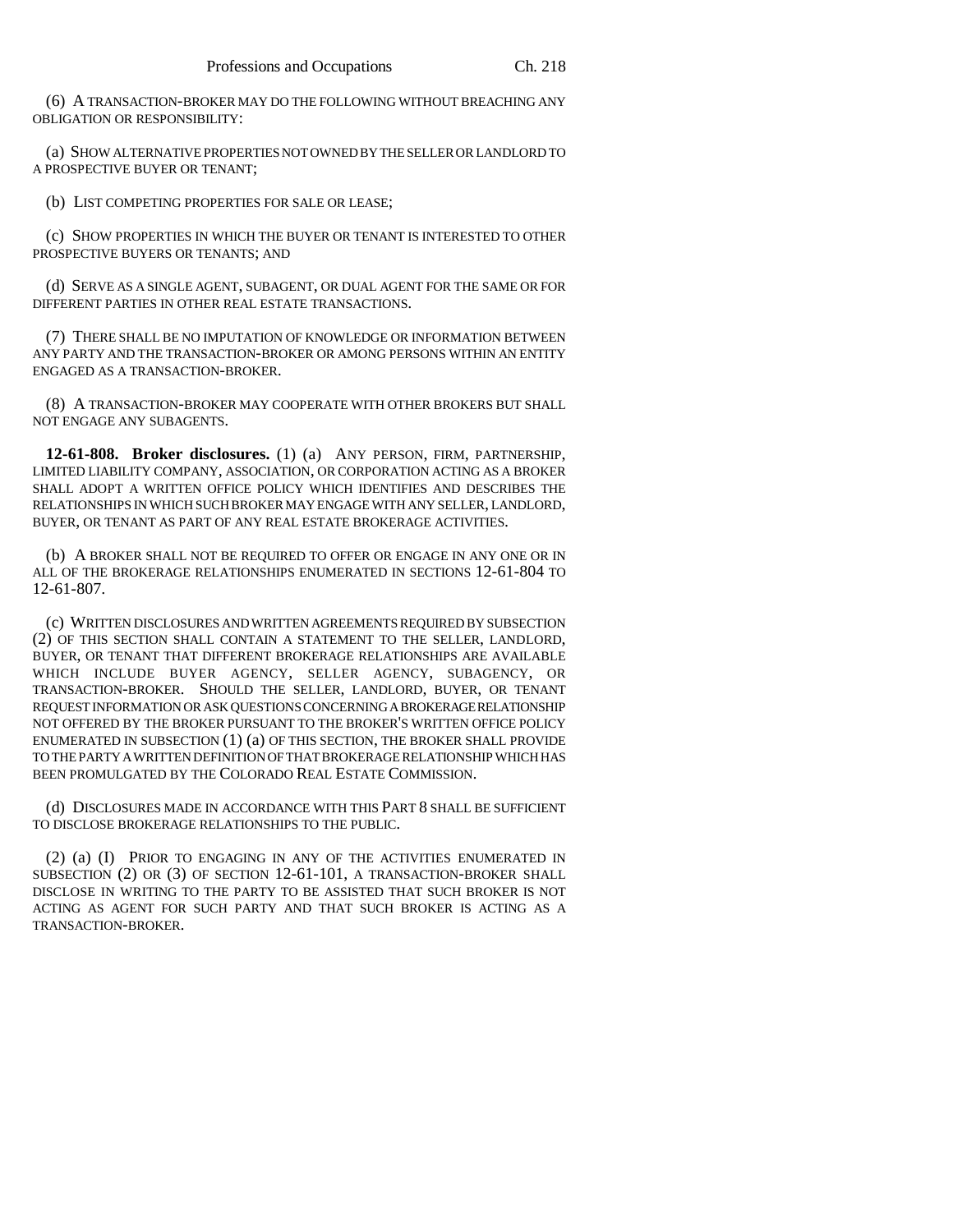#### Ch. 218 Professions and Occupations

(II) AS PART OF EACH RELATIONSHIP ENTERED INTO BY A BROKER PURSUANT TO SUBPARAGRAPH (I) OF THIS PARAGRAPH (a), WRITTEN DISCLOSURE SHALL BE MADE WHICH SHALL CONTAIN A SIGNATURE BLOCK FOR THE BUYER, SELLER, LANDLORD, OR TENANT TO ACKNOWLEDGE RECEIPT OF SUCH DISCLOSURE. SUCH DISCLOSURE AND ACKNOWLEDGEMENT, BY ITSELF, SHALL NOT CONSTITUTE A CONTRACT WITH THE BROKER. IF SUCH BUYER, SELLER, LANDLORD, OR TENANT CHOOSES NOT TO SIGN THE ACKNOWLEDGEMENT, THE BROKER SHALL NOTE THAT FACT ON A COPY OF THE DISCLOSURE AND SHALL RETAIN SUCH COPY.

(III) IF THE TRANSACTION-BROKER UNDERTAKES ANY OBLIGATIONS OR RESPONSIBILITIES IN ADDITION TO OR DIFFERENT FROM THOSE SET FORTH IN SECTION 12-61-807, SUCH OBLIGATIONS OR RESPONSIBILITIES SHALL BE DISCLOSED IN A WRITING WHICH SHALL BE SIGNED BY THE INVOLVED PARTIES.

(b) PRIOR TO ENGAGING IN ANY OF THE ACTIVITIES ENUMERATED IN SUBSECTIONS (2) OR (3) OF SECTION 12-61-101, A BROKER INTENDING TO ESTABLISH A SINGLE AGENCY RELATIONSHIP WITH A SELLER, LANDLORD, BUYER, OR TENANT SHALL ENTER INTO A WRITTEN AGENCY AGREEMENT WITH THE PARTY TO BE REPRESENTED. SUCH AGREEMENT SHALL DISCLOSE THE DUTIES AND RESPONSIBILITIES SPECIFIED IN SECTION 12-61-804 OR 12-61-805, AS APPLICABLE, INCLUDING A DISCLOSURE THAT THE PARTY TO BE REPRESENTED MAY BE VICARIOUSLY LIABLE FOR THE ACTS OF THE BROKER AND OF ANY SUBAGENTS WHILE SUCH BROKER OR SUBAGENT IS ACTING WITHIN THE SCOPE OF THE AGENCY RELATIONSHIP. NOTICE OF THE SINGLE AGENCY RELATIONSHIP SHALL BE FURNISHED TO ANY PROSPECTIVE PARTY TO THE PROPOSED TRANSACTION IN A TIMELY MANNER.

(c) PRIOR TO ENGAGING IN ANY OF THE ACTIVITIES ENUMERATED IN SUBSECTION (2) OR (3) OF SECTION 12-61-101, A SELLER'S OR LANDLORD'S AGENT SHALL EXECUTE A WRITTEN AGREEMENT WITH THE SELLER OR LANDLORD SPECIFYING WHETHER AN OFFER OF SUBAGENCY MAY BE MADE TO ANY OTHER BROKER. SUCH AGREEMENT SHALL INDICATE THAT A SELLER OR LANDLORD MAY BE HELD VICARIOUSLY LIABLE FOR THE ACTS OF ANY SUBAGENT.

(d) (I) PRIOR TO ENGAGING IN ANY OF THE ACTIVITIES ENUMERATED IN SUBSECTION (2) OR (3) OF SECTION 12-61-101, A BROKER INTENDING TO WORK WITH A BUYER OR TENANT AS AN AGENT OR SUBAGENT OF THE SELLER SHALL PROVIDE A WRITTEN DISCLOSURE TO SUCH BUYER OR TENANT WHICH SHALL CONTAIN THE FOLLOWING:

(A) A STATEMENT THAT THE BROKER IS AN AGENT FOR THE SELLER OR LANDLORD AND IS NOT AN AGENT FOR THE BUYER OR TENANT UNLESS THE BROKER ENTERS INTO A WRITTEN AGREEMENT TO ACT AS A BUYER'S OR TENANT'S AGENT;

(B) A LIST OF THE TASKS THAT THE AGENT ACTING AS A SUBAGENT INTENDS TO PERFORM WITH THE BUYER OR TENANT; AND

(C) A STATEMENT THAT THE BUYER OR TENANT SHALL NOT BE VICARIOUSLY LIABLE FOR THE ACTS OF THE AGENT WHEN ACTING AS A SUBAGENT.

(II) THE WRITTEN DISCLOSURE REQUIRED PURSUANT TO SUBPARAGRAPH (I) OF THIS PARAGRAPH (d), SHALL CONTAIN A SIGNATURE BLOCK FOR THE BUYER OR TENANT TO ACKNOWLEDGE RECEIPT OF SUCH DISCLOSURE. SUCH DISCLOSURE AND ACKNOWLEDGE RECEIPT OF SUCH DISCLOSURE.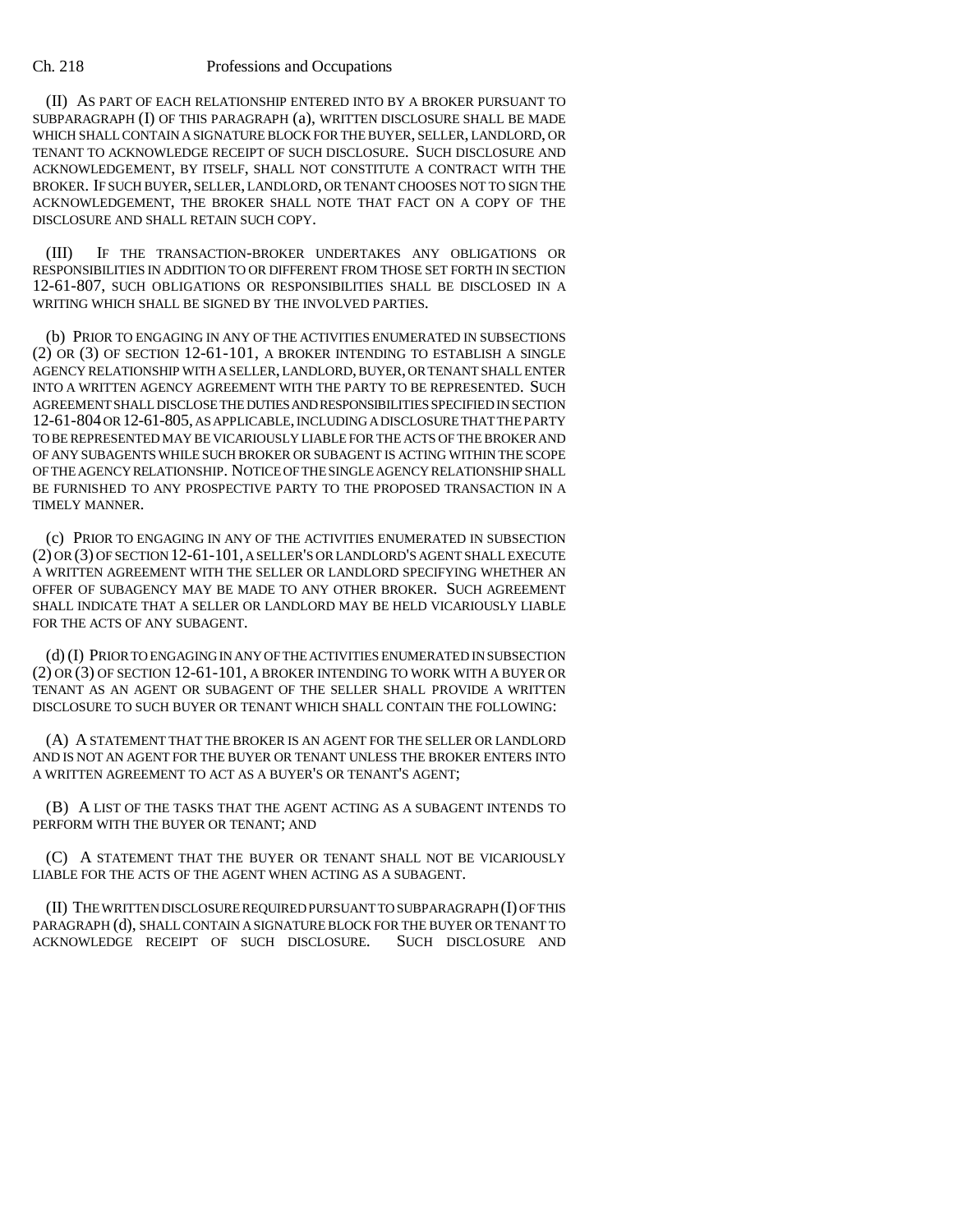ACKNOWLEDGEMENT, BY ITSELF, SHALL NOT CONSTITUTE A CONTRACT WITH THE BROKER. IF THE BUYER OR TENANT DOES NOT SIGN SUCH DISCLOSURE, THE BROKER SHALL NOTE THAT FACT ON A COPY OF SUCH DISCLOSURE AND RETAIN SUCH COPY.

(e) A BROKER INTENDING TO ACT AS A DUAL AGENT SHALL OBTAIN THE WRITTEN AGREEMENT OF THE SELLER AND BUYER OR LANDLORD AND TENANT PERMITTING THE BROKER TO SERVE AS A DUAL AGENT IN THE PROPOSED TRANSACTION. SUCH AGREEMENT SHALL DISCLOSE AND INCLUDE A RECITATION OF THE RESPONSIBILITIES AND OBLIGATIONS REQUIRED PURSUANT TO SECTION 12-61-806. SUCH AGREEMENT SHALL ALSO STATE THAT THE SELLER AND BUYER OR LANDLORD AND TENANT CAN BOTH BE HELD VICARIOUSLY LIABLE FOR THE ACTS OF A DUAL AGENT WHEN SUCH AGENT IS ACTING WITHIN THE SCOPE OF THE DUAL AGENCY RELATIONSHIP.

(f) A BROKER WHO HAS ALREADY ESTABLISHED A RELATIONSHIP WITH ONE PARTY TO A PROPOSED TRANSACTION SHALL ADVISE AT THE EARLIEST REASONABLE OPPORTUNITY ANY OTHER POTENTIAL PARTIES OR THEIR AGENTS OF SUCH ESTABLISHED RELATIONSHIP.

**12-61-809. Duration of relationship.** (1) (a) THE RELATIONSHIPS SET FORTH IN THIS PART 8 SHALL COMMENCE AT THE TIME THAT THE BROKER IS ENGAGED BY A PARTY AND SHALL CONTINUE UNTIL PERFORMANCE OR COMPLETION OF THE AGREEMENT BY WHICH THE BROKER WAS ENGAGED.

(b) IF THE AGREEMENT BY WHICH THE BROKER WAS ENGAGED IS NOT PERFORMED OR COMPLETED FOR ANY REASON, THE RELATIONSHIP SHALL END AT THE EARLIER OF THE FOLLOWING:

(I) ANY DATE OF EXPIRATION AGREED UPON BY THE PARTIES;

(II) ANY TERMINATION OR RELINQUISHMENT OF THE RELATIONSHIP BY THE PARTIES; OR

(III) ONE YEAR AFTER THE DATE OF THE ENGAGEMENT.

(2) (a) EXCEPT AS OTHERWISE AGREED TO IN WRITING AND PURSUANT TO PARAGRAPH (b) OF THIS SUBSECTION (2), A BROKER ENGAGED AS A SELLER'S AGENT, BUYER'S AGENT, SUBAGENT, OR DUAL AGENT OWES NO FURTHER DUTY OR OBLIGATION AFTER TERMINATION OR EXPIRATION OF THE CONTRACT OR COMPLETION OF PERFORMANCE.

(b) NOTWITHSTANDING PARAGRAPH (a) OF THIS SUBSECTION (2), A BROKER SHALL BE RESPONSIBLE AFTER TERMINATION OR EXPIRATION OF THE CONTRACT OR COMPLETION OF PERFORMANCE FOR THE FOLLOWING:

(I) ACCOUNTING FOR ALL MONEYS AND PROPERTY RELATED TO AND RECEIVED DURING THE ENGAGEMENT; AND

(II) KEEPING CONFIDENTIAL ALL INFORMATION RECEIVED DURING THE COURSE OF THE ENGAGEMENT WHICH WAS MADE CONFIDENTIAL BY REQUEST OR INSTRUCTIONS FROM THE ENGAGING PARTY UNLESS: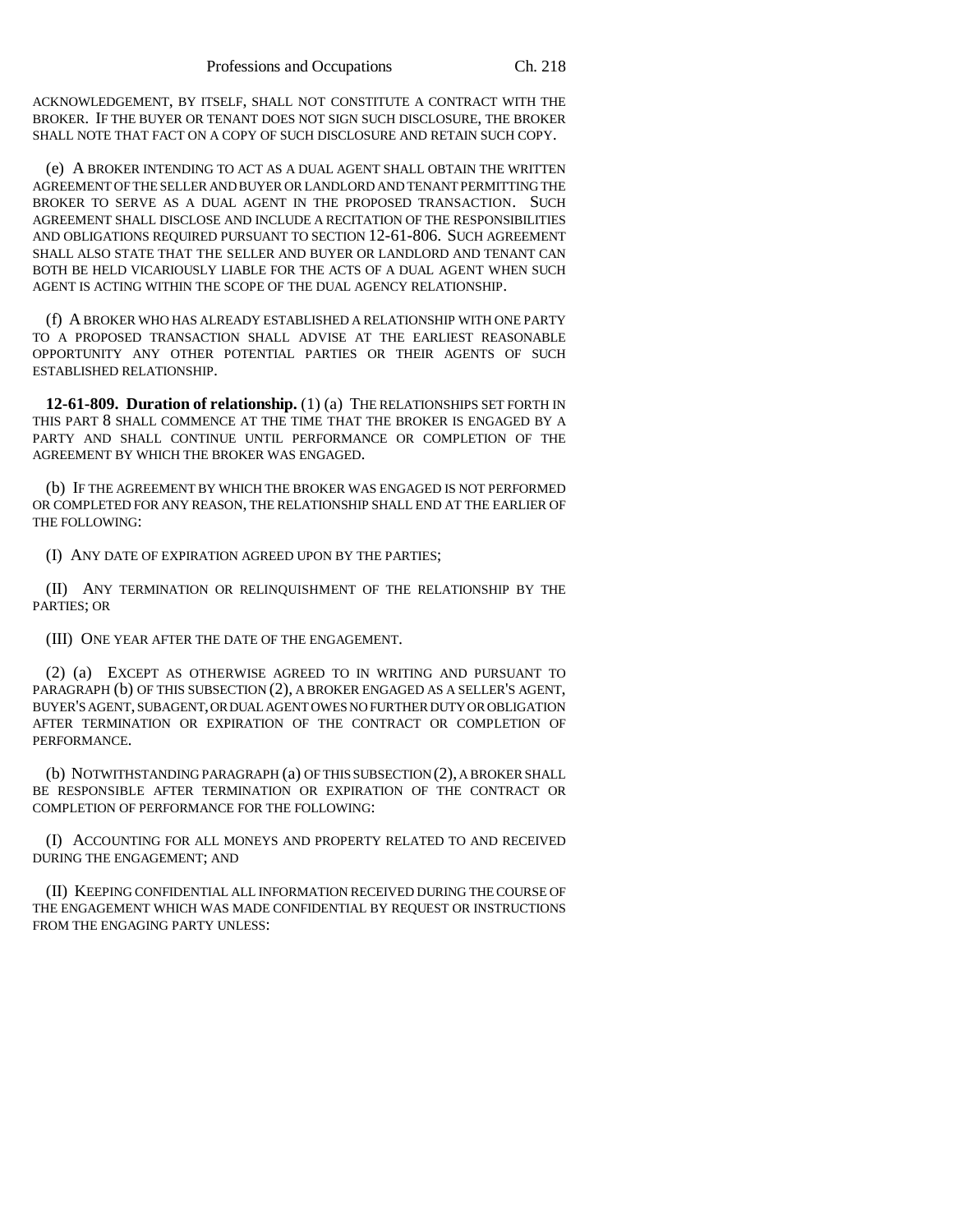(A) THE ENGAGING PARTY GRANTS WRITTEN CONSENT TO DISCLOSE SUCH INFORMATION;

(B) DISCLOSURE OF SUCH INFORMATION IS REQUIRED BY LAW; OR

(C) THE INFORMATION IS MADE PUBLIC OR BECOMES PUBLIC BY THE WORDS OR CONDUCT OF THE ENGAGING PARTY OR FROM A SOURCE OTHER THAN THE BROKER.

(3) EXCEPT AS OTHERWISE AGREED TO IN WRITING, A TRANSACTION-BROKER OWES NO FURTHER OBLIGATION OR RESPONSIBILITY TO THE ENGAGING PARTY AFTER TERMINATION OR EXPIRATION OF THE CONTRACT FOR PERFORMANCE OR COMPLETION OF PERFORMANCE; EXCEPT THAT SUCH BROKER SHALL ACCOUNT FOR ALL MONEYS AND PROPERTY RELATED TO AND RECEIVED DURING THE ENGAGEMENT.

**12-61-810. Compensation.** (1) IN ANY REAL ESTATE TRANSACTION, THE BROKER'S COMPENSATION MAY BE PAID BY THE SELLER, THE BUYER, THE LANDLORD, THE TENANT, A THIRD PARTY, OR BY THE SHARING OR SPLITTING OF A COMMISSION OR COMPENSATION BETWEEN BROKERS.

(2) PAYMENT OF COMPENSATION SHALL NOT BE CONSTRUED TO ESTABLISH AN AGENCY RELATIONSHIP BETWEEN THE BROKER AND THE PARTY WHO PAID SUCH COMPENSATION.

(3) A SELLER OR LANDLORD MAY AGREE THAT A TRANSACTION-BROKER, SINGLE AGENT, OR SUBAGENT MAY SHARE THE COMMISSION OR OTHER COMPENSATION PAID BY SUCH SELLER OR LANDLORD WITH ANOTHER BROKER.

(4) A BUYER OR TENANT MAY AGREE THAT A SINGLE AGENT, TRANSACTION-BROKER, OR SUBAGENT MAY SHARE THE COMMISSION OR OTHER COMPENSATION PAID BY SUCH BUYER OR TENANT WITH ANOTHER BROKER.

(5) A BUYER'S OR TENANT'S AGENT SHALL OBTAIN THE WRITTEN APPROVAL OF SUCH BUYER OR TENANT BEFORE SUCH AGENT MAY PROPOSE TO THE SELLER'S OR LANDLORD'S AGENT THAT SUCH BUYER'S OR TENANT'S AGENT BE COMPENSATED BY SHARING COMPENSATION PAID BY SUCH SELLER OR LANDLORD.

(6) PRIOR TO OFFERING TO BUY, SELL, OR LEASE, THE IDENTITY OF THOSE PARTIES, PERSONS, OR ENTITIES PAYING COMPENSATION OR COMMISSIONS TO ANY BROKER, ALONG WITH THE TOTAL AMOUNT AND PERCENTAGE OF SAID COMMISSION, SHALL BE DISCLOSED TO THE PARTIES TO THE TRANSACTION.

(7) A BROKER MAY BE COMPENSATED BY MORE THAN ONE PARTY FOR SERVICES IN A TRANSACTION, IF THOSE PARTIES HAVE CONSENTED IN WRITING TO SUCH MULTIPLE PAYMENTS PRIOR TO ENTERING INTO A CONTRACT TO BUY, SELL, OR LEASE.

**12-61-811. Violations.** THE VIOLATION OF ANY PROVISION OF THIS PART 8 BY A BROKER OR SALESPERSON SHALL CONSTITUTE AN ACT PURSUANT TO SECTION 12-61-113 (1) (k) FOR WHICH THE REAL ESTATE COMMISSION MAY INVESTIGATE AND TAKE ADMINISTRATIVE ACTION AGAINST ANY SUCH BROKER OR SALESPERSON PURSUANT TO SECTIONS 12-61-113 AND 12-61-114 IF IT HAS REASON TO BELIEVE THAT THIS PART 8 HAS BEEN VIOLATED.